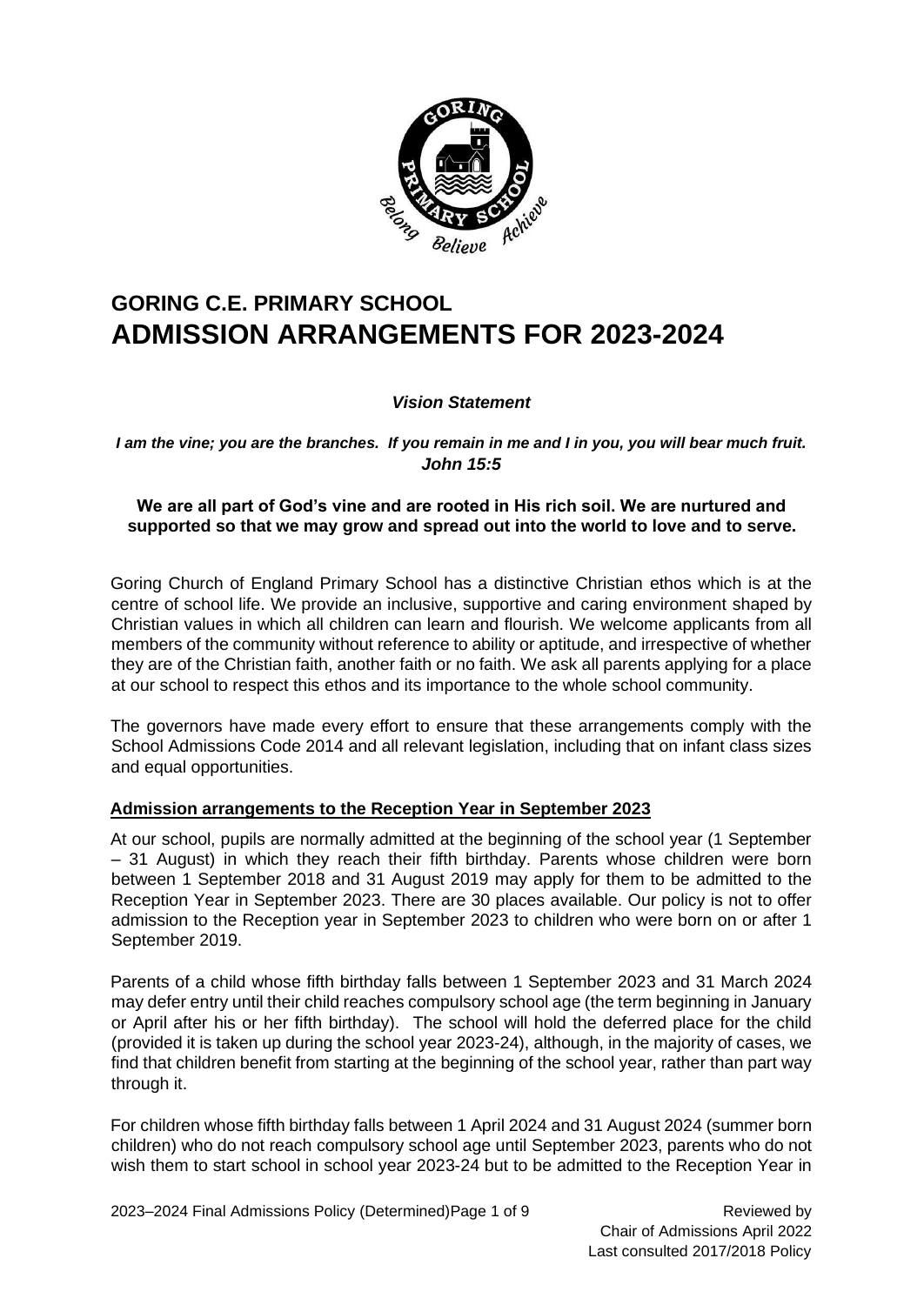September 2024, should apply at the usual time for a place in September 2023. The application should include a written request that the child is admitted outside his or her normal age group to the Reception year in September 2024.

N.B. parents would need to provide supporting reasons for seeking a place outside the normal age group and should discuss the position with the Headteacher as early as possible.

The school will consider the request carefully and if it is agreed this should be clear before the national offer day (on or around 17 April 2023), their application for the normal age group may be withdrawn before any place is offered. They should then reapply in the normal way for consideration (no later than 15 January 2024) for a Reception place in September 2024. If their request is refused, the parents must decide whether to wait for any other offer of a place in September 2023 (NB it will still be subject to the over-subscription criteria below) or to withdraw their application and apply in the second half of the of the summer term 2024 for a Year 1 place in September 2024. Parents should be aware that the Year 1 group may have no vacancies and it could be full with children transferring from the 2023-24 Reception Year group.

Until the child reaches compulsory school age, s/he may attend part-time. If parents wish to exercise this right they should discuss detailed arrangements with the Headteacher.

**Goring C.E. Primary School's admissions to the Reception year are administered by Oxfordshire County Council and are part of their co-ordinated admission arrangements. Parents (see Note 1) wishing to apply for the Reception [Foundation] Year in September 2023 must complete the common application form provided by their home local authority (the home LA). The home LA is the LA in whose area the parents live at the time of the application. The form must be returned to that LA no later than 15 January 2023. Applications received after this date will normally only be considered after all those received on or before the cut-off date. Offers and refusals of places will be posted by the home LA on or about 17 April 2023.**

#### **Over-subscription criteria**

Children with a Statement of Special Educational Need or an Education, Health and Care Plan (EHC), naming Goring C. E. Primary School will always be offered places. If there is then greater demand for admission than there are places available, the following criteria will be applied in the order set out below:

- I. Looked-after children and children who were previously looked after, but ceased to be so because, immediately after being looked after, they became subject to an adoption, child arrangements or special guardianship order. (See Note 2)
- II. Families with a normal home address (see Note 3) in the catchment area who have exceptional medical or social needs that make it essential that they attend Goring C.E. Primary School rather than any other school. These needs must be fully supported by written evidence from the appropriate professional person involved with the family. (See Note 4). The catchment area is defined as the civil parishes of Goring on Thames and Ipsden (the latter includes Braziers Park and Hailey).

A map of the catchment area is shown below and is also available on: Goring school website admissions page [www.goring.oxon.sch.uk/admissions](about:blank) Local Authority website [www.oxfordshire.gov.uk/cms/content/using-localview-find](about:blank)[catchmentareas](about:blank)

III. Children with a normal home address (see Note 3) in the catchment area and with a sibling (see Note 5) on the roll of the school at the time of application, or whose parent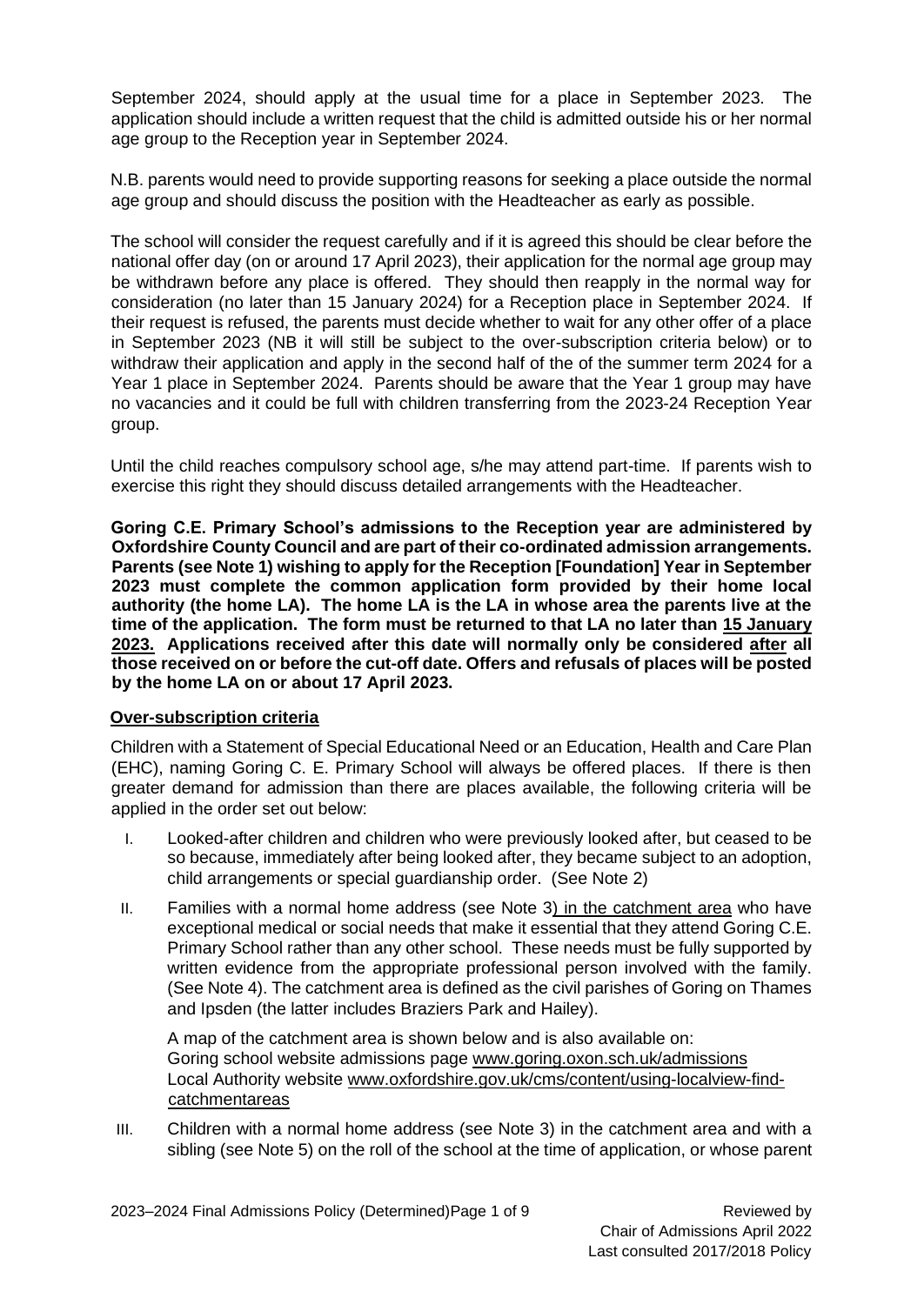has accepted an offer of a place at the school, and who is expected still to be in attendance at the time of entry to the school.

- IV. Children with a normal home address (See Note 3) in the catchment area.
- V. Families with a normal home address outside the catchment area who have exceptional medical or social needs that make it essential that they attend Goring C.E. Primary School rather than any other school. These needs must be fully supported by written evidence from the appropriate professional person involved with the family (See Note 4).
- VI. Children with a normal home address outside the catchment area and with a sibling on the roll of the school at the time of application or whose parent has accepted an offer of a place at the school and who is expected still to be in attendance at the time of entry to the school (see Note 5).
- VII. Other children.

#### *Note: Criteria relating to denominational preferences have been removed.*

Proximity of the child's home, as measured by the shortest distance (see Note 6) between the home and the school with those living nearer being accorded the higher priority, will serve to differentiate between children in criteria i to vii should the need arise. In the event that two distance measurements are identical, the school will use random allocation to decide which child should be offered the place. The process will be conducted in the presence of a person independent of the school.

#### **All Other Admissions**

#### **In-Year Admissions**

#### At Goring CE Primary School, we process our own in-year transfer applications. In-year applications should **not** be made via the Local Authority.

Admission to the school during the school year depends on whether or not there are places available. All year groups at the school have 30 places. Applications must be made directly to the school on a form available from the school office or from the school's website. Admissions outside the normal age group will be dealt with as indicated below.

If there is a vacancy, and there is no child on the relevant waiting list with a higher priority (according to the over-subscription criteria i – vii above), a place will be offered.

In-year admissions or admissions at the beginning of school years other than Reception will only be considered by the Governing Body up to one half-term in advance of the desired date for entry (based on a three-term year). For example, for entry in January, the application will not be considered until after October half-term. Also, accepted places must be taken up within 20 school days.

Please note that the school does not have a normal point of entry to Year 3 – applications for entry at the beginning of Year 3 are treated as indicated in this section**.**

If parents are moving house, for an application to be considered as 'in catchment' or where there are more applicants than the available places, the school will ask for evidence of the move before considering an application for a place. Documentary evidence in the form of a solicitor's letter to confirm exchange of contracts, or a rental agreement for a period of at least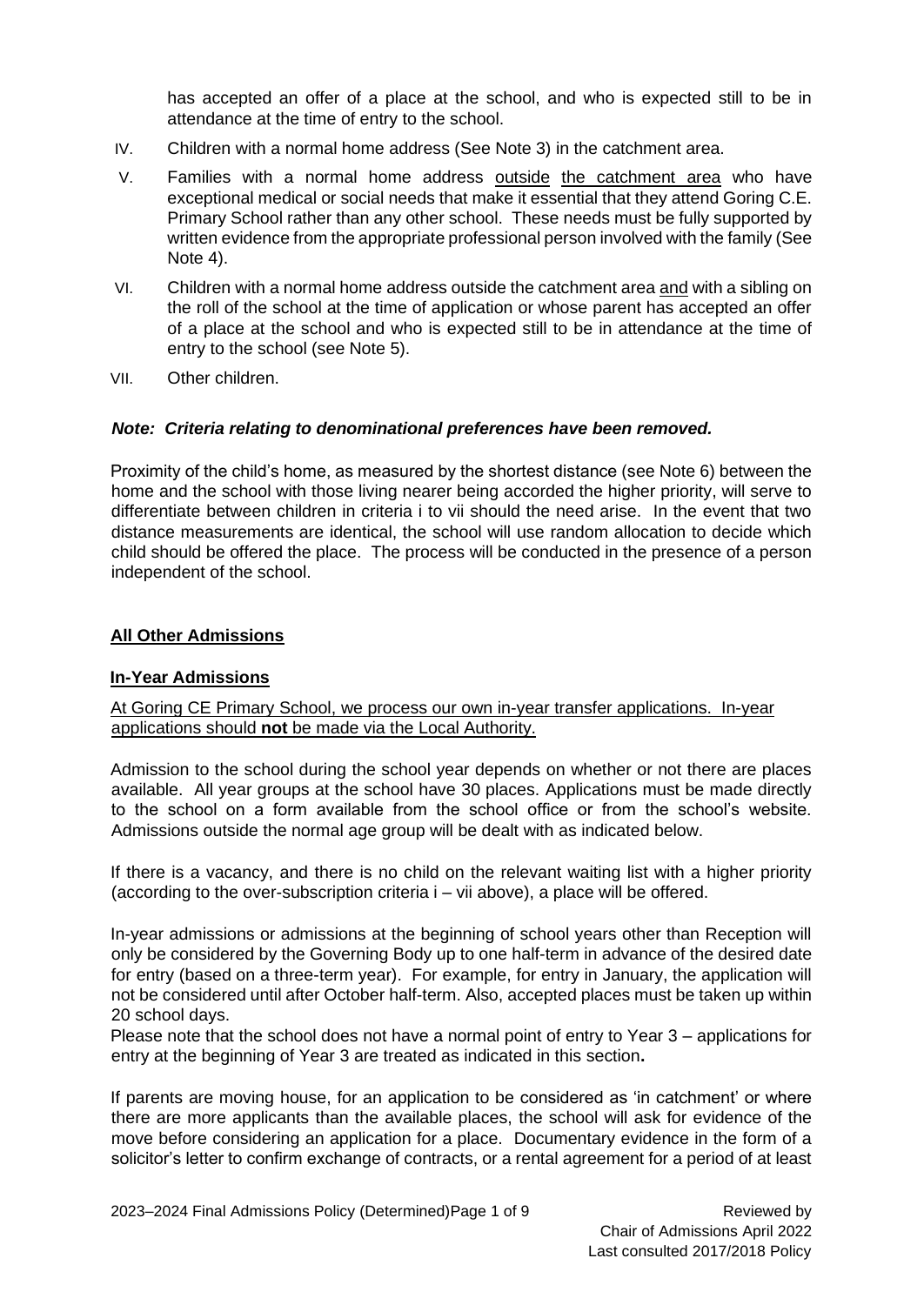six months, will be required (Armed Forces personnel and Crown Servants returning from overseas postings are exempt). If you are returning from elsewhere, to live in a home that you own, we will require evidence to show that you have returned. We will also ask for evidence that any previous house owned has been sold or is being sold. We would not accept an address where the one given is that of a second home with the main home being elsewhere. If there are two or more homes, we will check which is the main home, and may refuse to base an allocation of a place on an address which might be considered only temporary. Nor would we accept an address where the child was resident other than with a parent or carer unless this was part of a fostering or formal care arrangement. We would not normally accept an address where only part of a family had moved, unless connected with a divorce or permanent separation arrangement, in which case we would require proof.

#### **Admission Outside Normal Age Group**

Requests from parents for places outside a normal age group will be considered carefully e.g. for those who have missed education due to ill health. Each case will be considered on its own merits and circumstances. However, such admissions will not normally be agreed without a consensus that to do so would be in the pupil's interests. The governors will ask relevant professionals for their opinion on the case. Those refused places outside the normal age group will be informed of their statutory right to appeal.

#### **Waiting Lists**

The school maintains continued interest lists for those children who are not offered a place, and the parents ask for the child's name to be added to the waiting list. The order of priority on the waiting list is the same as the list of criteria for over-subscription. It does not depend on the date on which an application is received. No account is taken of length of time on a waiting list. For those applying through the normal admissions round for the Reception year, the continued interest list will be maintained from immediately following initial allocation to the end of the academic year of entry. In the case of those applying in-year, the continued interest lists will be maintained from 1 August until 31 July of the year of application.

#### **Multiple Births**

In cases where there is one place available, and the next child on the list is a twin, triplet, etc., we would admit both twins (and all the children in the case of other multiple births) even if this meant exceeding the agreed admission number of 30 for Reception 2022–23 or the number of places in other year groups.

#### **Fair Access**

The school participates in Oxfordshire County Council's Fair Access Protocol. Children qualifying under the Fair Access Protocol may be offered a place even if there are no places available in the relevant year group and also take priority for admission over any child on the waiting list.

#### **Appeals**

There are established arrangements for appeals against non-admission. Details are available from the school, including the date by which an appeal should be submitted. It should be noted that, in the event of an unsuccessful appeal against non-admission to the school, the school does not consider any further application in the same school year (1 September – 31 August), unless there has been a material change in circumstances, for example a change of address which results in a move from outside the catchment area to inside it. If unsuccessful, appellants may complain to the Local Government Ombudsman if they feel there has been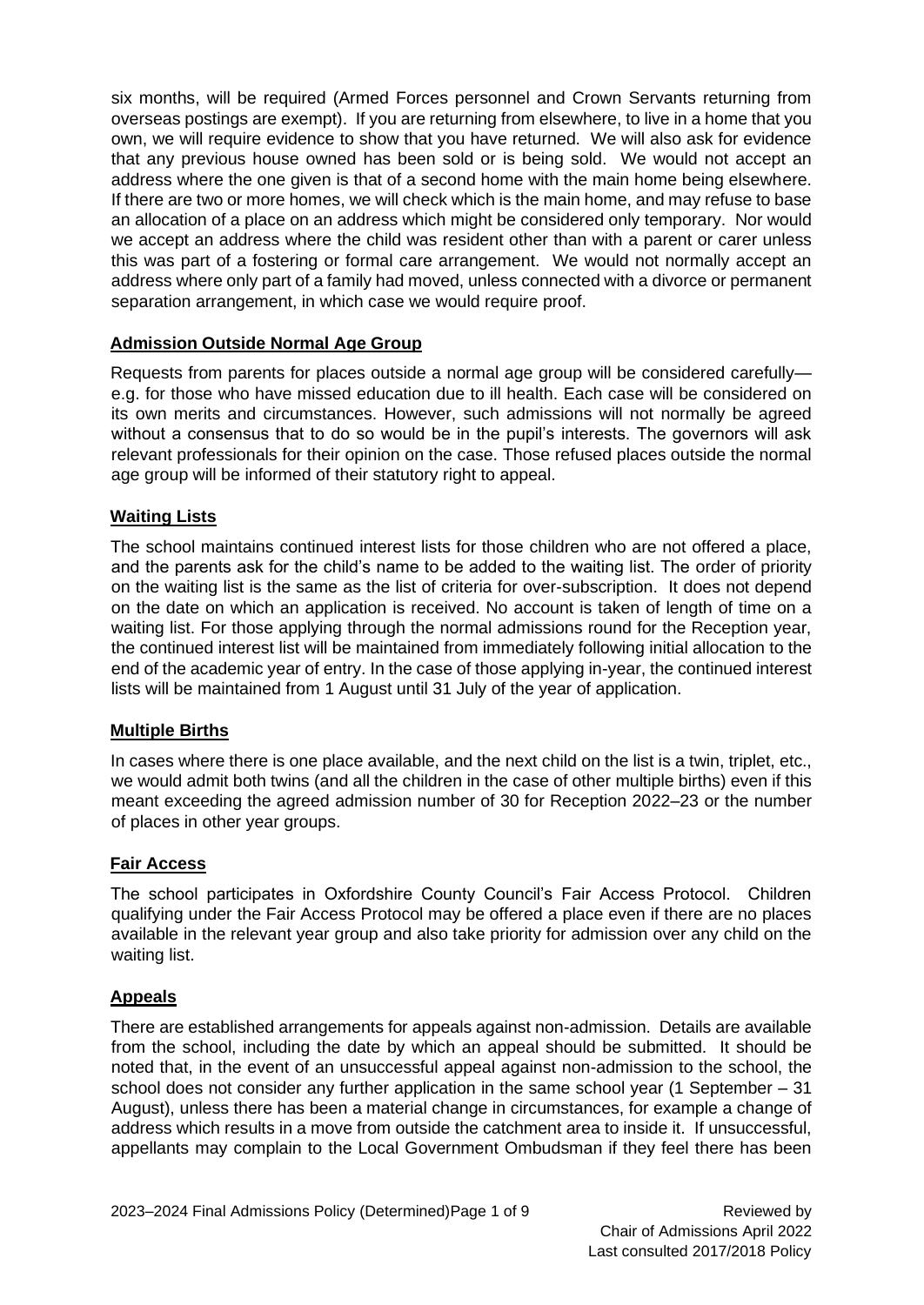maladministration on the part of an appeal panel or the school. They are not able to complain purely on the basis of considering the decision to be wrong.

Parents who wish their children to attend the school are most welcome to visit. Arrangements can be made by contacting the school office.

#### **Admissions in September 2022**

Information in this section will be included when available

*The school received [TBC] applications expressing a preference for admission to the Reception Year in 2022 by the closing date in January 2022. These were ranked as follows:* 

| Children with statements naming the school |                                                           | [TBC] |
|--------------------------------------------|-----------------------------------------------------------|-------|
| Criterion i                                | (Looked-after children)                                   | [TBC] |
| Criterion ii                               | (exceptional medical or social needs)                     | [TBC] |
| Criterion iii                              | (in catchment with a sibling in school)                   | [TBC] |
| Criterion iv                               | (in catchment)                                            | [TBC] |
| Criterion v                                | (exceptional medical or social needs out of<br>catchment) | [TBC] |
| Criterion vi                               | (out of catchment with a sibling in school)               | [TBC] |
| Criterion vii                              | (other children)                                          | TBC1  |

*30 places were offered, with the cut-off coming under criterion [TBC] at a distance of [TBC] miles.* 

#### **Further Information**

For further information, in the first instance, please contact the Chair of the Admissions Committee at the school. Contact details are as follows:

Address: Goring C.E. Primary School, Wallingford Road, Goring, Reading, RG8 OBG

Telephone: 01491 872289

Email: [admissions@goring.oxon.sch.uk](mailto:admissions@goring.oxon.sch.uk)

#### **Notes**

**Note 1:** 'Parent' is defined in law (The Education Act 1996) as either:

- any person who has 'parental responsibility' (defined in the Children Act 1989) for the child or young person; or
- any person who has care of the child or young person. If you are in any doubt, please contact the school for advice.

**Note 2:** By a 'looked-after child' we mean one in the care of a local authority or being provided with accommodation by a local authority in the exercise of its social services function. An adoption order is one made under the Adoption Act 1976 (Section 12) or the Adoption and Children Act 2002 (Section 46). A 'child arrangements order is one settling the arrangements to be made as to the person with whom the child is to live (Children Act 1989, Section 8, as amended by the Children and Families Act 2014, Section 14). A 'special guardianship order' is one appointing one or more individuals to be a child's special guardian/s (Children Act 1989, Section 14A). Applications under this criterion must be accompanied by evidence to show that the child is looked after or was previously looked after (e.g. a copy of the adoption, child arrangements or special guardianship order).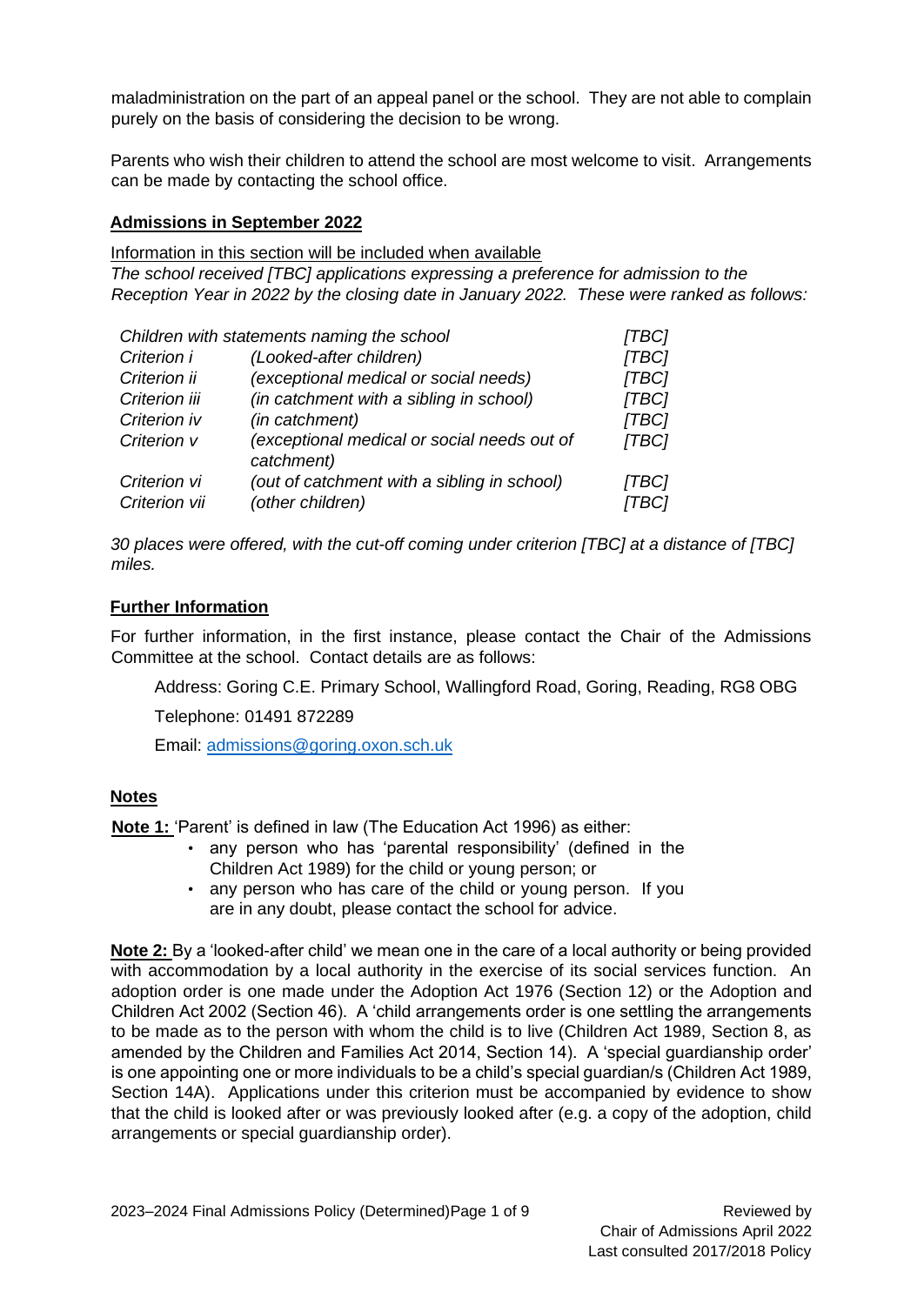**Note 3:** By 'normal home address', we mean the child's home address. This must be where the parent or legal carer of the child lives with the child unless it is proved that the child is resident elsewhere with someone else who has legal care and control of the child. The address should be a residential property that is owned, leased or rented by the child's parent/s or person with legal care and control of the child.

To avoid doubt, where a child lives with parents with shared responsibility, each for part of a week or month, the address where the child lives will be determined having regard to a joint declaration from the parents stating the exact pattern of residence. If the residence is not split equally, then the relevant address used will be that at which we are satisfied that the child spends the majority of the school week. Where there is an equal split or there is any doubt about residence, we will make the judgment about which address to use for the purpose of determining whether or not to offer a place. We will take into account, for example, the following:

- any legal documentation confirming residence
- the pattern of the residence
- the period of time over which the current arrangement has been in place
- confirmation from any previous school of the contact details and home address supplied to it by the parents
- where the child is registered with his/her GP
- any other evidence the parents may supply to verify the position.

We may ask for evidence of the normal home address in the form of a recent bill. This could be, for example, the most recent Council Tax bill, utility bill no more than three months old, a current TV licence, buildings and contents insurance, mortgage statement or rent book which shows the address concerned. Parents who are unable to provide this evidence should contact the school to discuss what evidence might be acceptable. If it becomes clear or if there is any doubt that the parents and child are not living at the address given on the application form, the school may seek further evidence. The school will work closely with the LA to ensure that places are not obtained at the school on the basis of false addresses, and, in cases of doubt, will take steps to verify the information provided. If a place at the school is offered, and it later becomes clear that the offer was made on fraudulent or misleading information (e.g. a false claim to living in the catchment area), and the school has denied a place to a child with a stronger claim, the school will withdraw the offer of a place. The offer can also be withdrawn even after the child has started at the school.

We regard a child's home address to be where he or she sleeps for the majority of the school week (Monday to Friday). We may ask to see official documentation, such as a child benefit book or medical card if there are reasons why a child does not live at his or her parent's address. For example, if he or she is resident with a grandparent, this needs to be made clear on the application form. If such arrangements are not declared or a relative's address is used on the application, we may consider that a false declaration has been made and withdraw the offer of a place. Childcare arrangements are **not** sufficient reason for listing another address.

If parents move house after the application has been made, but before any offer of a place has been made, the home LA must be informed.

If parents are moving, we will ask for evidence of the move, before considering any application for a place under the co-ordinated scheme.

We would not accept an address where the one given is that of a second home with the main home being elsewhere. If there are two or more homes, we will check which is the main home, and may refuse to base an allocation of a place on an address which might be considered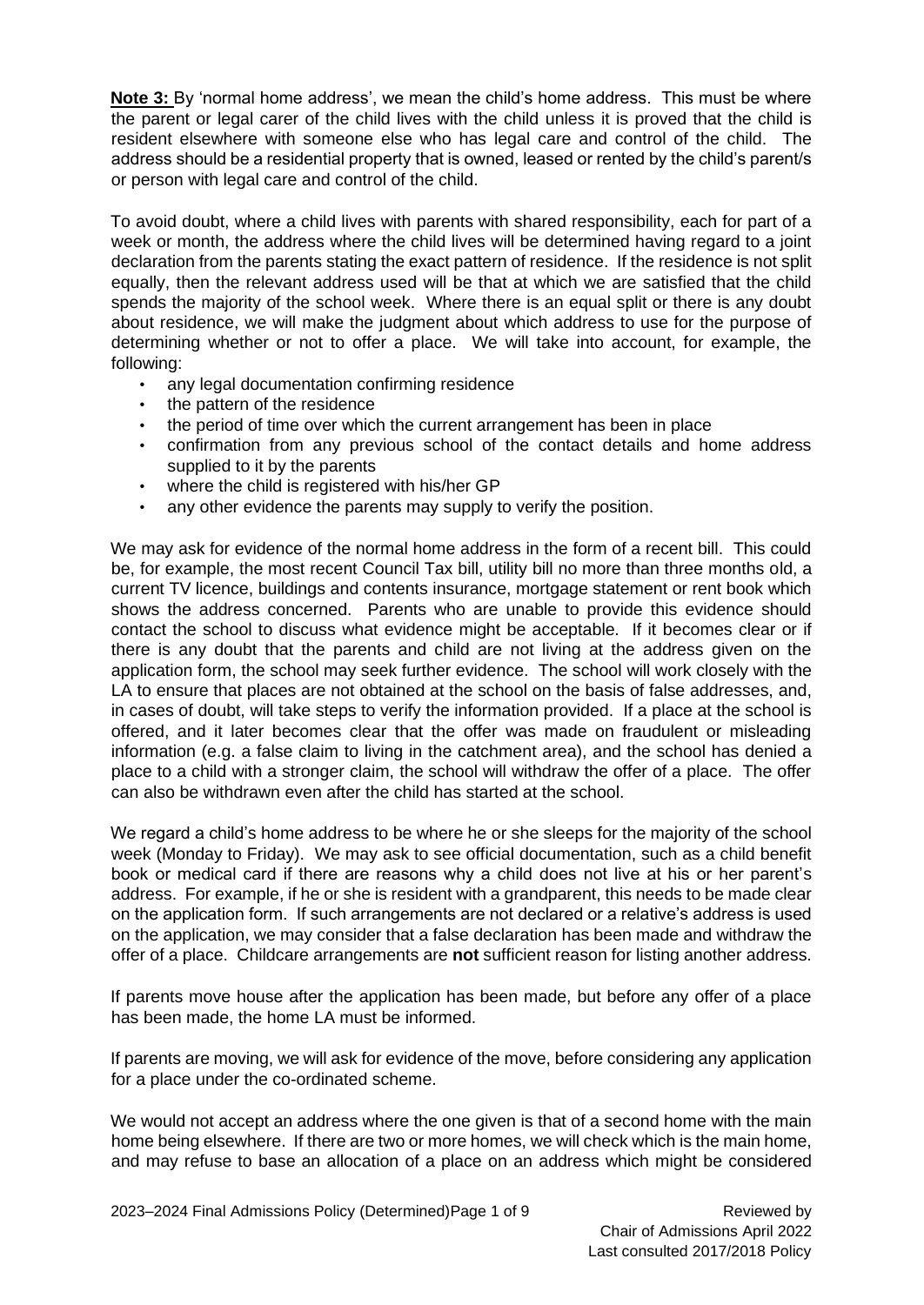only temporary. Nor would we accept an address where the child was resident other than with a parent or carer unless this was part of a fostering or formal care arrangement. We would not normally accept an address where only part of a family had moved, unless connected with a divorce or permanent separation arrangement, in which case we would require proof.

**Note 4:** When applying under criterion ii or v (exceptional medical or social needs), you must include supporting evidence from an independent professional person who is aware of the situation and supports your reasons for preferring Goring C.E. Primary School. This supporting evidence must clearly demonstrate why the school is the most suitable and must illustrate the difficulties that would be caused if your child had to attend another school. The person supplying the evidence should be a doctor, heath visitor, social worker, etc. who is aware of your child's or your own case. The school reserves the right to ask for further evidence or clarification where necessary and may seek the advice of appropriate educational professionals where necessary.

**Note 5:** By sibling we mean a brother or sister, half-brother or -sister, adopted brother or sister, step brother or sister, or the child of the parent's/carer's partner where the child for whom the school place is sought is living in the same family unit at the same address as that sibling. It is helpful if parents make it clear on the application form where the sibling has a different family name. Where there is more than one sibling at the school, only the youngest should be listed on the application form.

#### **Note 6:** MEASURING DISTANCES FROM HOME TO SCHOOL

Children who live closest to the school using the shortest designated route as defined on the Directorate for Children, Education and Families' Geographic Information System.

The start point of a measurement is the "seed point" of the home address. The "seed point" is provided by Ordnance Survey from information compiled from Royal Mail and/or district or city councils. The seed point normally falls within the bounds of a property. The accuracy of seed points is to the nearest ten centimetres. It is possible to move the location of an individual seed point, but this is not necessary for most addresses. It is not possible to verify the individual location of every seed point prior to measuring due to the number of addresses in Oxfordshire and surrounding areas.

From the seed point the route firstly connects to the nearest point of the digitised network. The digitised network is constructed from road data supplied by Ordnance Survey called the Integrated Transport Network (ITN). The Integrated Transport Network has been accurately digitised to measure along the centre of roads and takes corners at right angles. This is the same underlying information as used by internet-based mapping solutions (e.g. Google Maps). However, the LA has a more accurate start point than internet-based mapping solutions and the ITN has been augmented by the LA to take into account other available public routes (e.g. alleyways, public footpaths, bridleways, etc). The augmented ITN used by the LA is accurate to at least 1 metre.

All 548,000 kilometres of roads in Great Britain are accurately mapped in a consistent and logical network. The network does not include routes that are not defined as public; these include crossing parks with no paths where the park is not open and available all the time, "short-cuts" across patches of open land without paths, or footpaths across private land which are not defined by Ordnance Survey as public routes. The end point of the "shortest designated route" is the nearest open gate of the school first arrived at from the direction of travel from the seed point that is officially available for use by students for entry and exit to the school site at the start and end of the school day. The location of these gates has been set by the LA.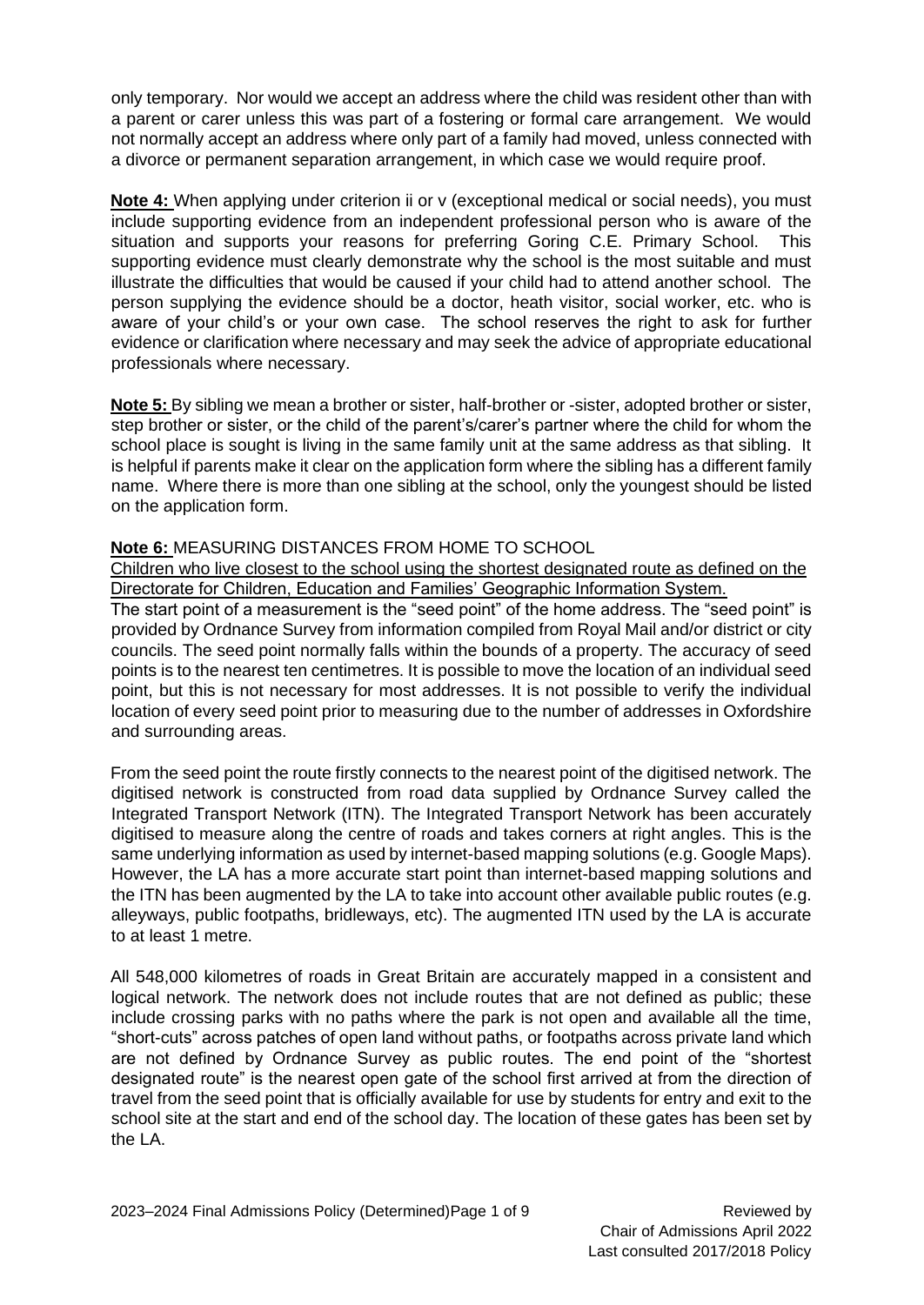The LA consults with each individual school annually to ensure accurate placement of the gate and its availability for use. The shortest designated route is established using an algorithm within the bespoke software used by the LA. This software is called RouteFinder and is produced by Higher Mapping Solutions (www.highermappingsolutions.com). This programme integrates with the LA's database (ONE) which is supplied by Capita Children's Services (www.capitacs.co.uk). RouteFinder measures in kilometres and the measurement is converted into miles accurate to three decimal places, which gives an accurate reading up to 1.609344 metres. The "shortest designated route" is not necessarily a driving route because it may use in whole or in part a non-driveable route (e.g. footpaths). The "shortest designated route" is also not necessarily a walking route for example, where roads are used; the measurement is along the centre of the road not along the edge (pavement or equivalent) of the road. Other measuring systems may give a different measurement but the LA cannot take a measurement from another measuring system into account because this would constitute maladministration of the admissions process. For addresses which are outside the digitised network (approximately 6 miles outside Oxfordshire's county boundary) an internet mapping solution will be used.

For addresses in Europe, we use maps.google.co.uk for addresses outside Europe we measure a straight line distance using longitude and latitude. Firstly, we derive a start point (the home address) using itouchmap.com/latlong.html We then measure the straight line distance in statute miles from this start point to the end point (the school gate) using www.nhc.noaa.gov/gccalc.shtml

## **Goring CE Primary School catchment area, which includes the villages of Goring and Ipsden**





The Oxfordshire County Council website provides a search tool of all Oxfordshire schools and their catchment areas. [https://www.oxfordshire.gov.uk/residents/schools/list](about:blank)

2023–2024 Final Admissions Policy (Determined) Page 1 of 9 Reviewed by

Chair of Admissions April 2022 Last consulted 2017/2018 Policy